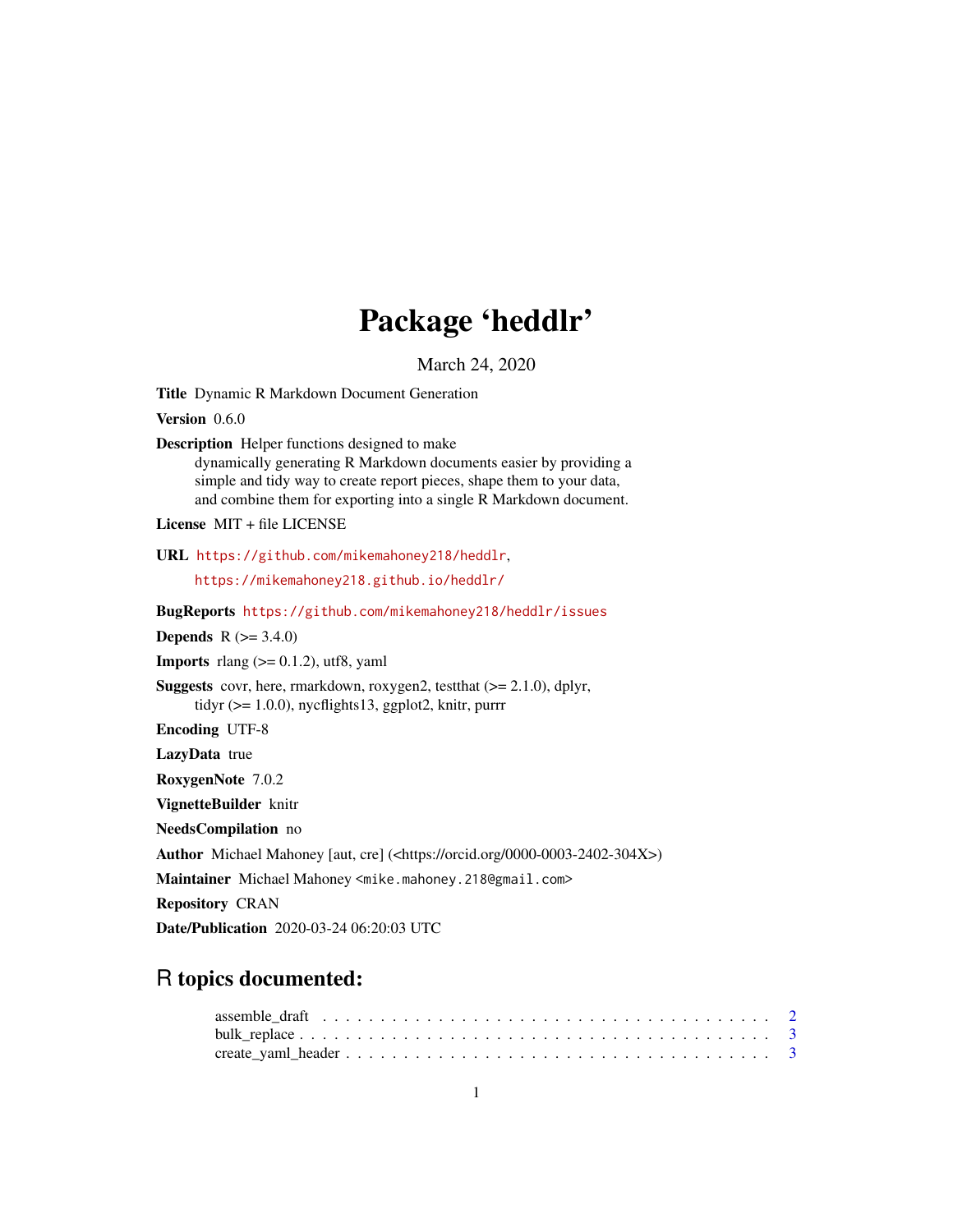# <span id="page-1-0"></span>2 assemble\_draft

| Index | 13 |
|-------|----|

assemble\_draft *Deprecated function for draft import*

# Description

assemble\_draft has been deprecated (as of development version 0.4.2) in favor of import\_draft, which has the same semantics (and is actually now the same code – assemble\_draft is now only an alias for import\_draft.) This should hopefully make the link between import\_draft and import\_pattern clear, and more importantly distinguish these functions from extract\_pattern and the new extract\_draft function.

#### Usage

assemble\_draft(...)

# Arguments

... A named vector of filenames which will be imported as patterns stored in the returned draft, with the names used as indices. Files should be plain text.

#### Value

Returns a list (the same length as ...) containing the imported patterns.

```
pattern_file <- tempfile("out", tempdir(), ".Rmd")
export_template("my sample pattern", pattern_file)
assemble_draft("sample_pattern" = pattern_file)
```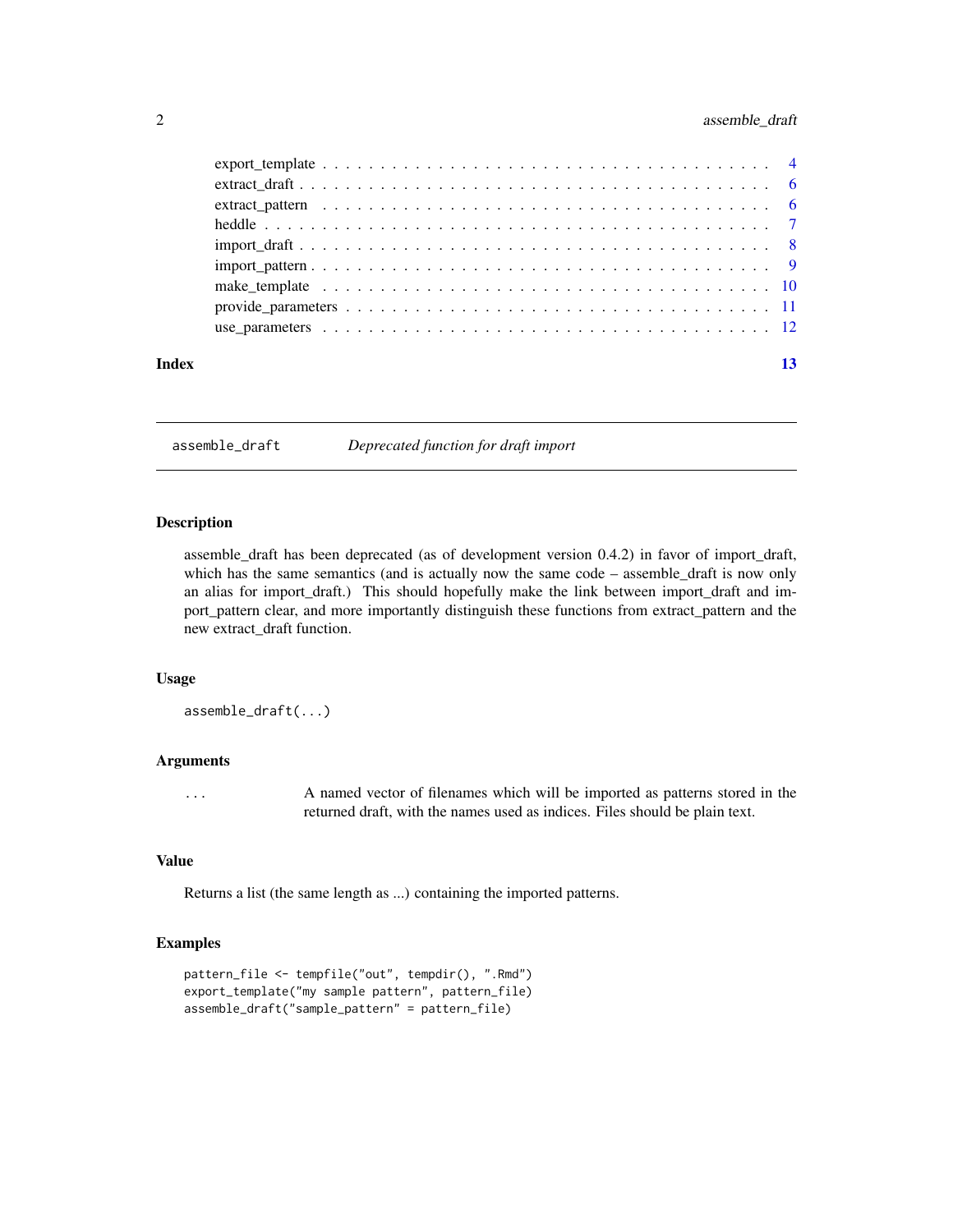<span id="page-2-0"></span>

This function makes it easier to change a specific text string throughout a number of files, allowing you to ensure you're correcting all areas of your code at once.

# Usage

bulk\_replace(files, pattern, replacement, dry.run = TRUE)

# Arguments

| files       | A vector of filepaths to replace strings in.                                                                 |
|-------------|--------------------------------------------------------------------------------------------------------------|
| pattern     | The character string to be replaced.                                                                         |
| replacement | A character string to replace all patterns with.                                                             |
| dry.run     | Logical – describe the file changes that will be made (TRUE) or make them in the<br>specified files (FALSE)? |

# Examples

```
library(heddlr)
temp_file <- tempfile("test", fileext = ".Rmd")
temp_patt \leq - "#"
export_template(temp_patt, temp_file)
bulk_replace(c(temp_file), "#", "##")
bulk_replace(c(temp_file), "#", "##", dry.run = FALSE)
```
<span id="page-2-1"></span>create\_yaml\_header *Convert list objects into R Markdown YAML headers*

#### Description

This function tweaks the behavior of [as.yaml](#page-0-0) to return a string which can immediately be used as an R Markdown YAML header. It's designed to accept both deeply nested lists and simpler list formats to make reasoning about your header easier.

# Usage

```
create_yaml_header(
  ...,
  line.sep = c("n", "r\n', "r","),
  indent = 2,
 unicode = TRUE,indent.mapping.sequence = FALSE,
  handlers = NULL
)
```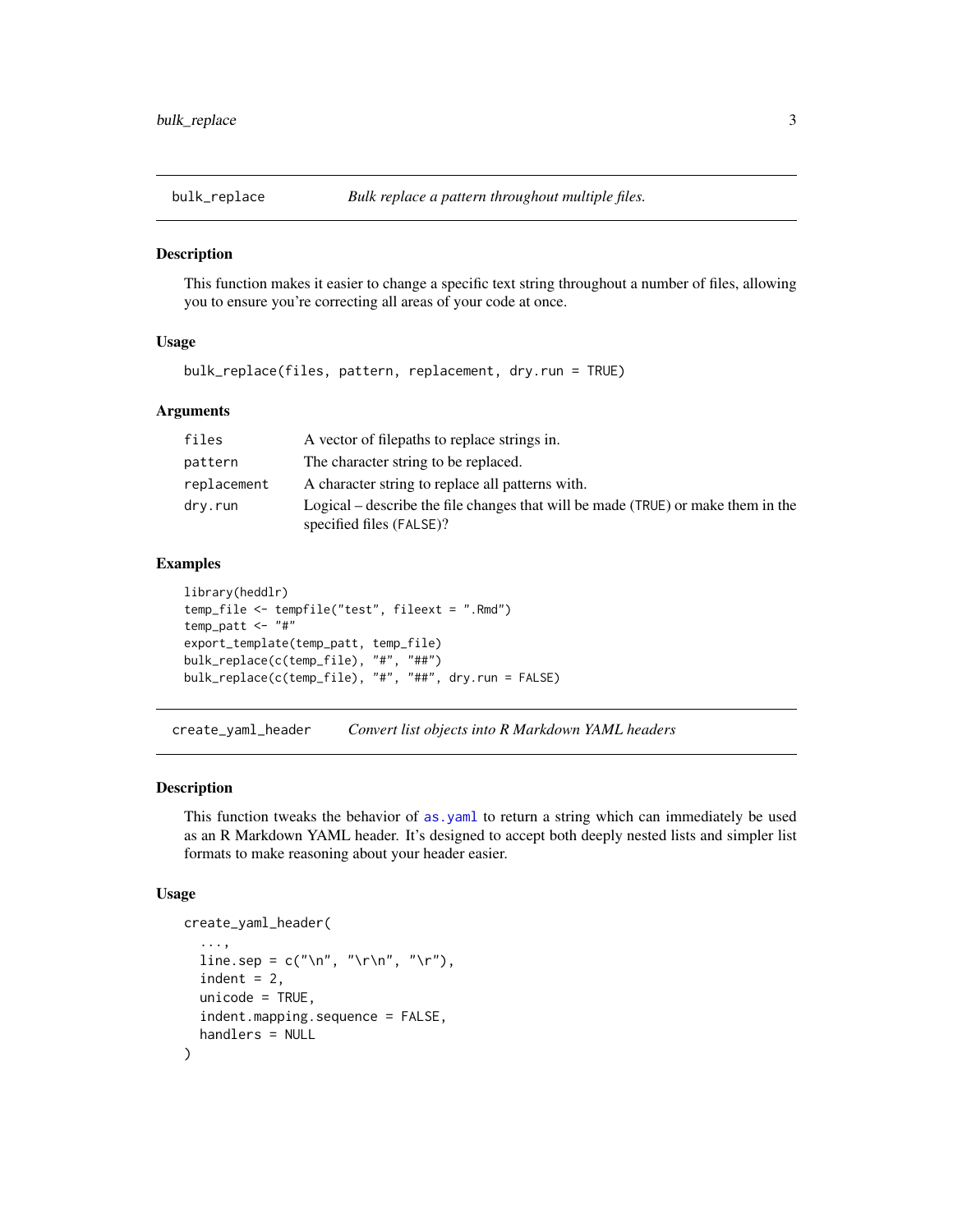#### <span id="page-3-0"></span>**Arguments**

| $\cdots$ | A set of objects that will be combined into the YAML header. Objects may be        |
|----------|------------------------------------------------------------------------------------|
|          | provided as lists (the structure list "outputs" $=$ "html document") translates to |
|          | outputs: html_document) or as single-item named vectors (passing "title" = "My     |
|          | Report" to  will translate to title: "My Report").                                 |
|          | line.sep, indent, unicode, indent.mapping.sequence, handlers                       |
|          | Additional arguments to be passed to as . yaml                                     |

### Value

Returns a string formatted for use as an R Markdown YAML header.

#### See Also

Other manipulation functions: [heddle\(](#page-6-1)), [make\\_template\(](#page-9-1)), [provide\\_parameters\(](#page-10-1)), [use\\_parameters\(](#page-11-1))

# Examples

```
headerContent <- list(
  "title" = "Testing YAML",
  "author" = "Mike Mahoney",
  "output" = list(
    "flexdashboard::flex_dashboard" = list(
      "vertical_layout" = "fill",
      "orientation" = "rows",
      "css" = "bootstrap.css"
    )
 )
\lambdacreate_yaml_header(headerContent)
create_yaml_header(
  "title" = "testing",
  "params" = list("data" = "NA"),
  list("author" = "Mike Mahoney")
\mathcal{L}
```
export\_template *Safely export templates to file.*

# Description

This is a simple wrapper function around [as\\_utf8](#page-0-0) and [writeLines](#page-0-0), letting users write their template strings to file without having to worry about file encodings. For more details on why UTF-8 encoding is necessary, check out [Yihui Xie's](https://yihui.org/en/2018/11/biggest-regret-knitr/) post on the subject.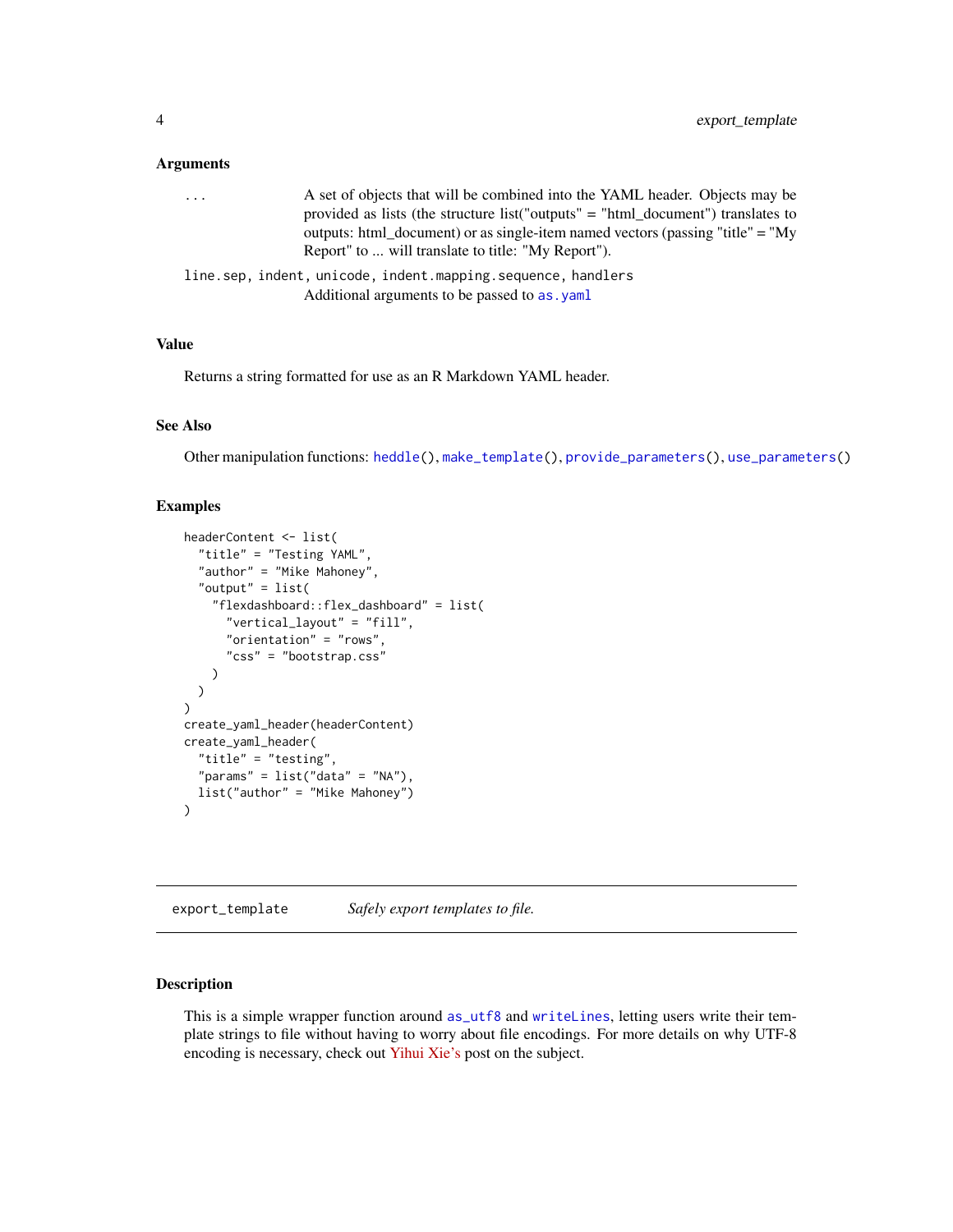# <span id="page-4-0"></span>export\_template 5

# Usage

```
export_template(
  template,
  filename,
  sep = "",filename.is.string = TRUE,
  strip.carriage.returns = TRUE
\mathcal{L}
```
# Arguments

| template               | The template string to be written out                                                                                                                                                                                                                                                                                                |
|------------------------|--------------------------------------------------------------------------------------------------------------------------------------------------------------------------------------------------------------------------------------------------------------------------------------------------------------------------------------|
| filename               | The path to write the template to, passed to writellines. Also accepts stdout<br>(and likely other similar functions) with a warning.                                                                                                                                                                                                |
| sep                    | Separator to use between lines written, passed to writellines. Defaults to no<br>separator, as templates are generally already spaced appropriately.                                                                                                                                                                                 |
| filename.is.string     |                                                                                                                                                                                                                                                                                                                                      |
|                        | A logical value indicating whether or not the filename parameter is expected to<br>be a string (that is, a character vector). Setting the value to FALSE disables<br>the warning when a non-character argument is passed, but this is unsupported<br>functionality.                                                                  |
| strip.carriage.returns |                                                                                                                                                                                                                                                                                                                                      |
|                        | A logical value indicating whether or not to strip carriage feed characters, should<br>any exist. This preserves line spacing when writing out files originally written<br>on Windows; otherwise writeLines appears to not recognize lines as ending<br>with a newline and inserts one, resulting in 2x the number of line breaks as |

# Details

Note that this function is effectively the inverse of [import\\_pattern](#page-8-1) – export\_template(import\_pattern("out.txt"),"o should always result in an unchanged file, and exceptions to this rule would be considered bugs.

# Value

Returns the input template invisibly.

# Examples

```
pattern_file <- tempfile("out", tempdir(), ".Rmd")
export_template("my sample pattern", pattern_file)
```
anticipated.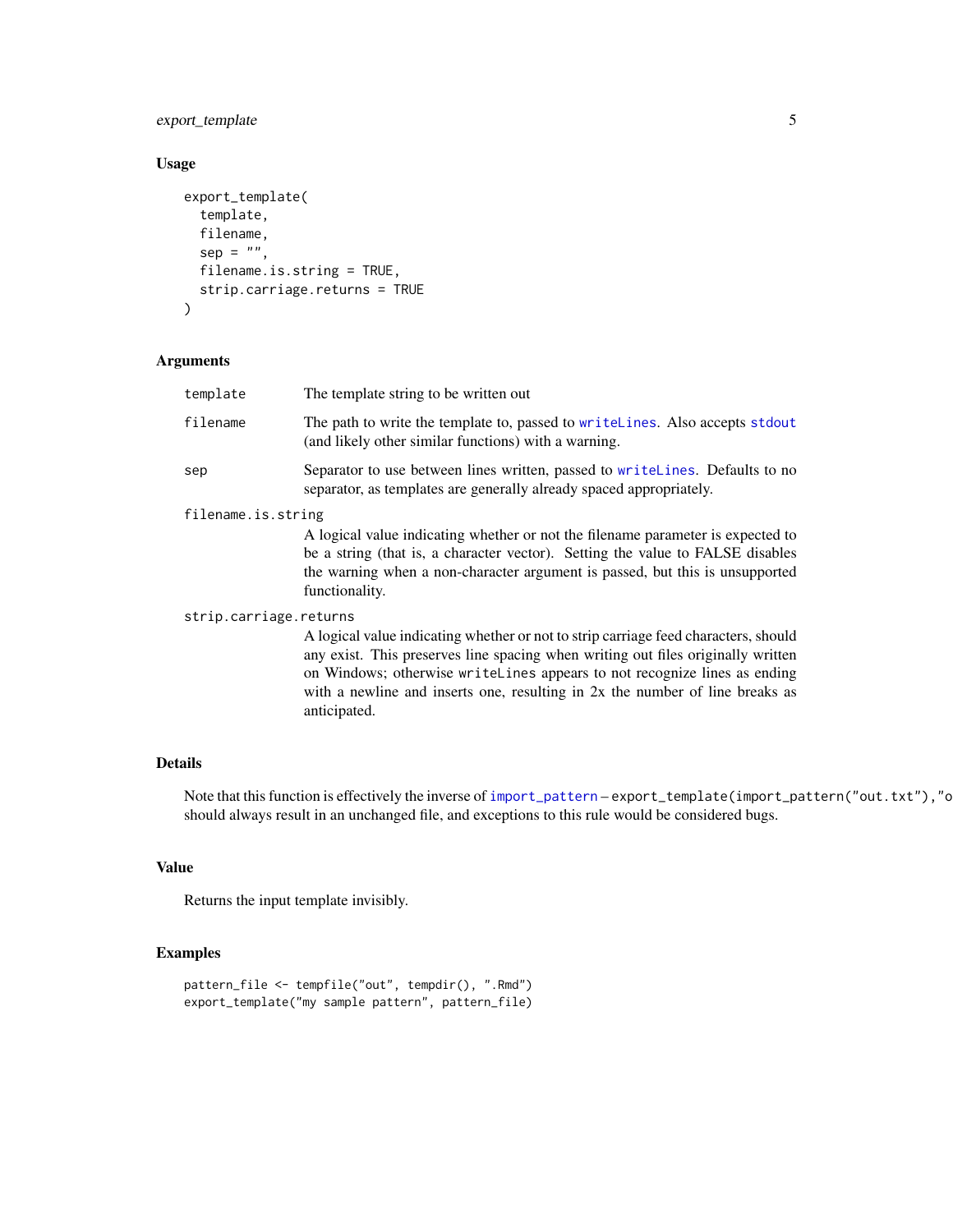When working with multiple patterns that will be woven into a template, it makes sense to have all patterns stored in a central object. This function creates that object from a named vector of filenames to be used in further generation, importing the files via [extract\\_pattern](#page-5-1).

#### Usage

extract\_draft(filepath, ...)

# Arguments

| filepath                | A valid character string to the plaintext file containing the pattern.       |
|-------------------------|------------------------------------------------------------------------------|
| $\cdot$ $\cdot$ $\cdot$ | Keywords to be used by extract_pattern to extract each pattern. If arguments |
|                         | to  are named, the returned draft will have the same names.                  |

#### Value

Returns a list (the same length as ...) containing the extracted patterns.

# See Also

Other import functions: [extract\\_pattern\(](#page-5-1)), [import\\_draft\(](#page-7-1)), [import\\_pattern\(](#page-8-1))

#### Examples

```
pattern_file <- tempfile("out", tempdir(), ".Rmd")
export_template("EXTRACT my sample pattern EXTRACT", pattern_file)
extract_draft(pattern_file, "one" = "EXTRACT")
```
<span id="page-5-1"></span>extract\_pattern *Extract patterns from larger documents*

# **Description**

This function loads a file and scans it for a given keyword which signposts the beginning and end of a pattern. It then extracts all the text between the keywords for manipulation as a pattern. For extracting multiple patterns at once from a single file, check out [extract\\_draft](#page-5-2).

#### Usage

```
extract_pattern(filepath, keyword, preserve = FALSE)
```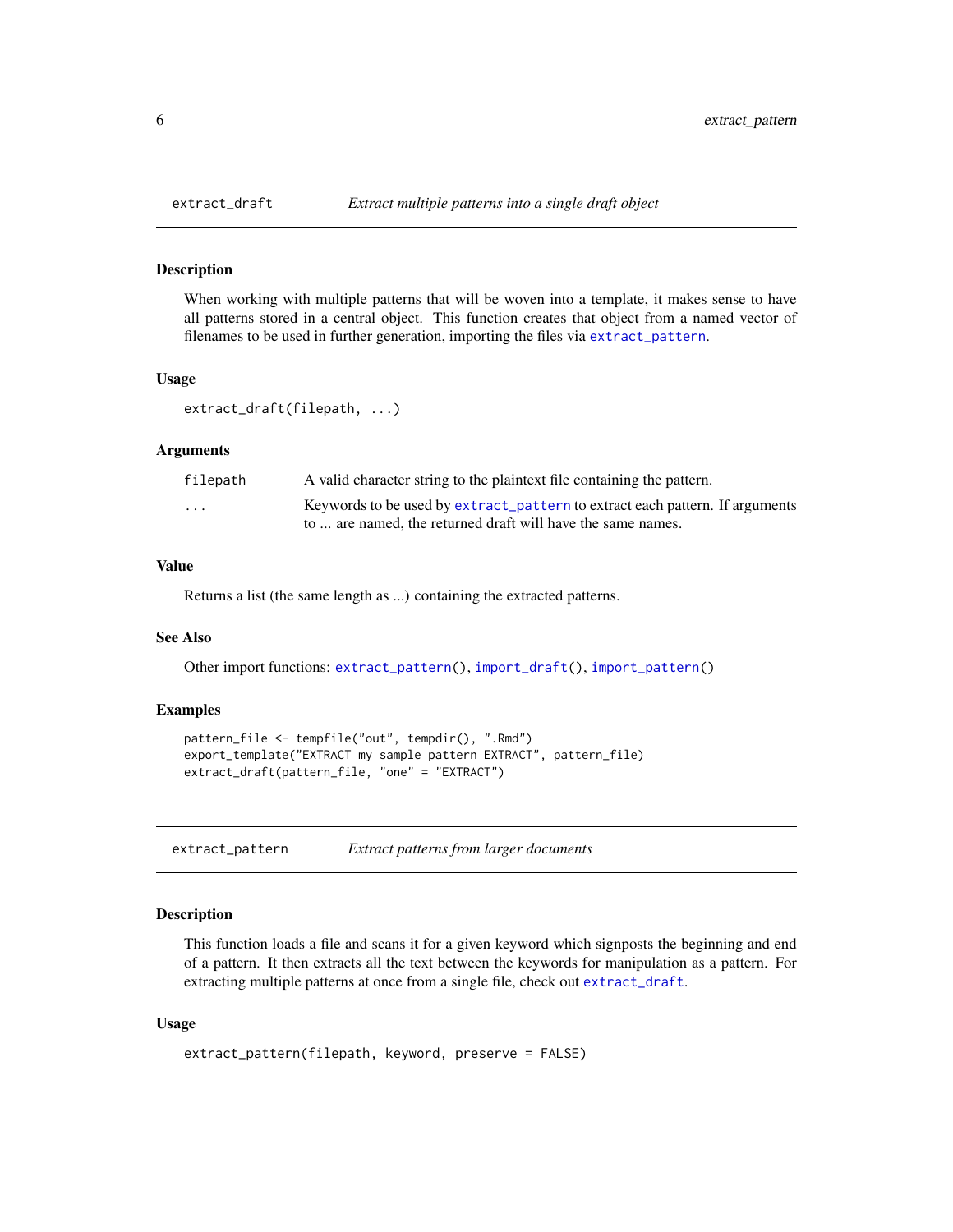#### <span id="page-6-0"></span>heddle **7** and 7 and 7 and 7 and 7 and 7 and 7 and 7 and 7 and 7 and 7 and 7 and 7 and 7 and 7 and 7 and 7 and 7 and 7 and 7 and 7 and 7 and 7 and 7 and 7 and 7 and 7 and 7 and 7 and 7 and 7 and 7 and 7 and 7 and 7 and 7 a

#### Arguments

| filepath | A valid character string to the plaintext file containing the pattern.                                                                               |
|----------|------------------------------------------------------------------------------------------------------------------------------------------------------|
| keyword  | A placeholder which signposts the beginning and end of the pattern to be ex-<br>tracted.                                                             |
| preserve | A boolean (TRUE/FALSE) value indicating whether or not keywords should be<br>included in the extracted pattern (TRUE) or not (FALSE); default FALSE. |

# Value

A character string, typically used to assemble a draft.

# See Also

Other import functions: [extract\\_draft\(](#page-5-2)), [import\\_draft\(](#page-7-1)), [import\\_pattern\(](#page-8-1))

### Examples

```
pattern_file <- tempfile("out", tempdir(), ".Rmd")
export_template("EXTRACT my sample pattern EXTRACT", pattern_file)
extract_pattern(pattern_file, "EXTRACT")
```
<span id="page-6-1"></span>

heddle *Transform pattern objects into template pieces*

#### Description

This function replicates pattern objects, replacing placeholder keywords in each iteration with values from the provided data. This allows efficiently creating R Markdown documents with many repeating pieces which may shift alongside the underlying data.

# Usage

```
heddle(data, pattern, ..., strip.whitespace = FALSE)
```
#### Arguments

| data             | Input dataframe to pull replacement values from. Accepts either vector or dataframe<br>inputs.                                                                                                                                                         |
|------------------|--------------------------------------------------------------------------------------------------------------------------------------------------------------------------------------------------------------------------------------------------------|
| pattern          | The base pattern, as either an atomic vector (which will be recycled for every<br>value in your data) or a vector of the same length as your data (which will be ap-<br>plied element-wise to your data, so that data[[1]] will replace pattern[[1]]). |
| $\ddots$         | Values indicating what placeholders in the pattern should be replaced $-$ see<br>"Specifying replacement values" below for more.                                                                                                                       |
| strip.whitespace |                                                                                                                                                                                                                                                        |
|                  | A boolean (TRUE/FALSE) value indicating if whitespace should be removed<br>from the replacement variable. Toggle this on if you're using the variable in                                                                                               |

chunk labels or similar places.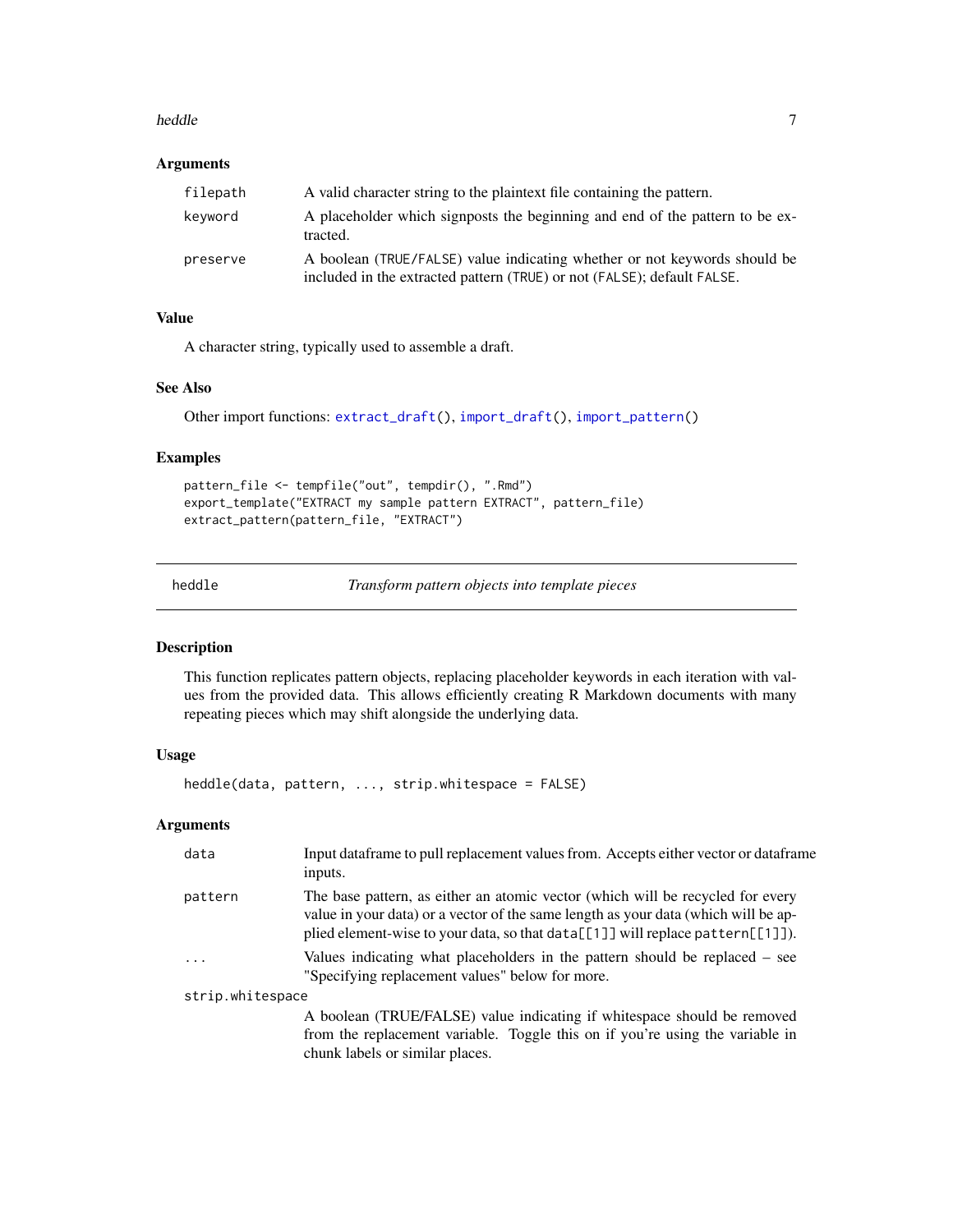#### <span id="page-7-0"></span>Value

Returns a character vector of the pattern with placeholders replaced by variables.

#### Specifying replacement values

heddle can accept multiple different values for ..., depending on how you call it.

If data is a vector (which is the case when either calling heddle on a vector directly, or using it in a [mutate](#page-0-0)) call, ... should be unnamed strings matching the values to be replaced. If any argument passed to ... isn't found in the pattern, a warning will be raised – use NA to replicate patterns without replacing any values.

If data is a dataframe (which is the case both when calling heddle on a dataframe directly or using it in combination with [nest](#page-0-0) and [map](#page-0-0)), ... should be a set of name = variable pairs, with the name matching the keyword to be replaced by that variable. Names should be quoted, variable names don't need to be. As with vectors, if any argument passed to ... isn't found in the pattern, a warning will be raised.

#### See Also

Other manipulation functions: [create\\_yaml\\_header\(](#page-2-1)), [make\\_template\(](#page-9-1)), [provide\\_parameters\(](#page-10-1)), [use\\_parameters\(](#page-11-1))

#### Examples

```
# When passed a vector, heddle replaces all placeholders passed to ...
# with each value
spList <- unique(iris$Species)
heddle(spList, "SPECIES CODE GWAR ", "GWAR")
heddle(spList, "SPECIES CODE GWAR ", "GWAR", "CODE")
heddle("test string", "pattern tk", "tk", strip.whitespace = TRUE)
# When passed a dataframe, heddle uses "Name" = Variable syntax to determine
# which values should replace which placeholders
spList <- data.frame(Species = c(unique(iris$Species), "test string"))
heddle(spList, "SPECIES CODE GWAR ", "GWAR" = Species)
heddle(spList, "SPECIES CODE GWAR ", "GWAR" = Species, "CODE" = Species)
```
<span id="page-7-1"></span>import\_draft *Import multiple patterns into a single draft object*

#### Description

When working with multiple patterns that will be woven into a template, it makes sense to have all patterns stored in a central object. This function creates that object from a named vector of filenames to be used in further generation, importing the files via [import\\_pattern](#page-8-1).

#### Usage

import\_draft(...)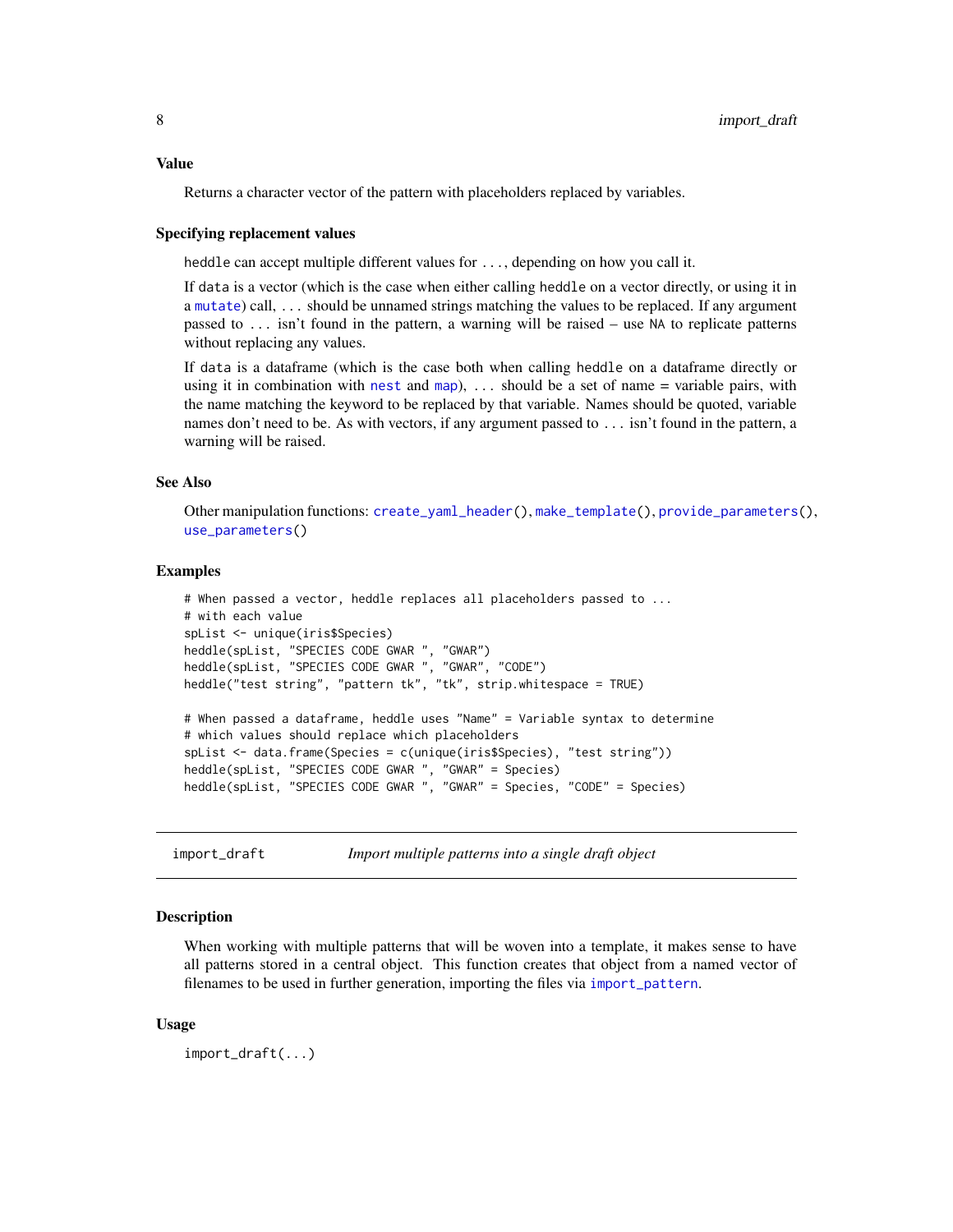# <span id="page-8-0"></span>import\_pattern 9

#### Arguments

... A named vector of filenames which will be imported as patterns stored in the returned draft, with the names used as indices. Files should be plain text.

#### Value

Returns a list (the same length as ...) containing the imported patterns.

#### See Also

```
Other import functions: extract_draft(), extract_pattern(), import_pattern()
```
#### Examples

```
pattern_file <- tempfile("out", tempdir(), ".Rmd")
export_template("my sample pattern", pattern_file)
import_draft("sample_pattern" = pattern_file)
```
<span id="page-8-1"></span>import\_pattern *Quickly import plaintext files.*

#### Description

Longer, multi-chunk patterns can benefit from being developed in files independent of the rest of a draft. This is a quick wrapper function to import those patterns as objects for assembly into a draft.

#### Usage

import\_pattern(filepath)

# Arguments

filepath A valid character string to the plaintext file containing the pattern.

#### Value

A character string, typically used to assemble a draft.

#### See Also

Other import functions: [extract\\_draft\(](#page-5-2)), [extract\\_pattern\(](#page-5-1)), [import\\_draft\(](#page-7-1))

```
pattern_file <- tempfile("out", tempdir(), ".Rmd")
export_template("my sample pattern", pattern_file)
import_pattern(pattern_file)
```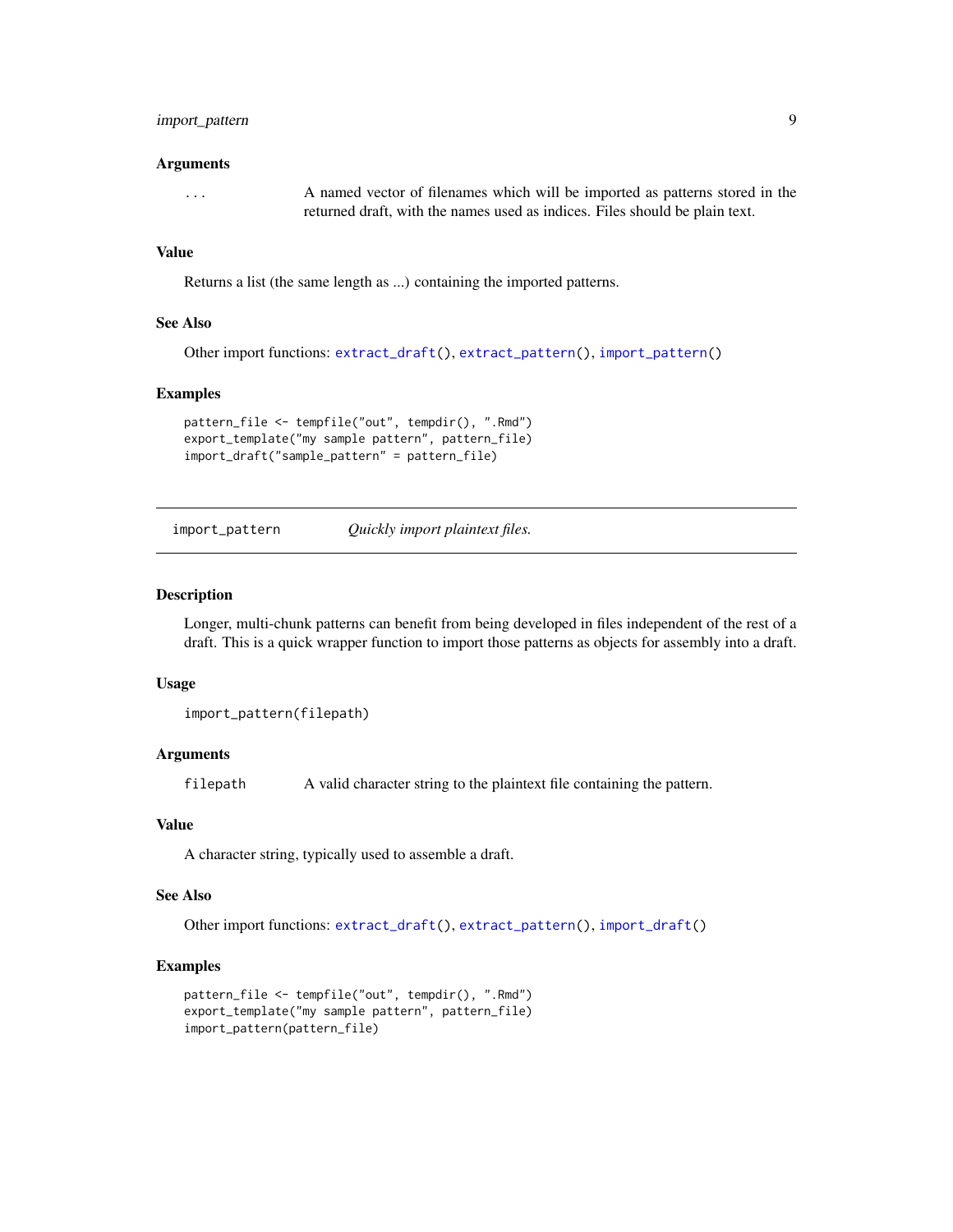<span id="page-9-1"></span><span id="page-9-0"></span>

Applying heddle can leave your template pieces stored as either string objects, vectors (standalone or in a dataframe), or nested vectors (if applied using map()). This function takes those elements and combines them into a single exportable template.

#### Usage

```
make_template(data, ...)
```
# Arguments

| data     | The dataframe containing variables to be combined.   |
|----------|------------------------------------------------------|
| $\cdots$ | The variables to be combined into a template object. |

# Value

Returns the collapsed template as a character string.

# See Also

Other manipulation functions: [create\\_yaml\\_header\(](#page-2-1)), [heddle\(](#page-6-1)), [provide\\_parameters\(](#page-10-1)), [use\\_parameters\(](#page-11-1))

```
# When passed vectors, make_template flattens each vector into a single
# string and then combines its arguments from left to right
spList <- data.frame(Species = c(unique(iris$Species), "test string"))
make_template(
  heddle(spList, "SPECIES CODE GWAR ", "GWAR" = Species),
  heddle(spList, "SPECIES CODE GWAR ", "GWAR" = Species)
)
# When passed variables in a dataframe, make_template collapses each column
# in turn, then combines the output strings from left to right
spList <- data.frame(Species = c(unique(iris$Species), "test string"))
spList$template <- heddle(spList, "SPECIES CODE GWAR ", "GWAR" = Species)
make_template(spList, template)
make_template(spList, template, template)
# When passed nested columns, heddlr collapses each cell into a string,
# then collapses each column into a string, and then combines the outputs
# from left to right
make_template(tidyr::nest(spList, nested = template), nested)
```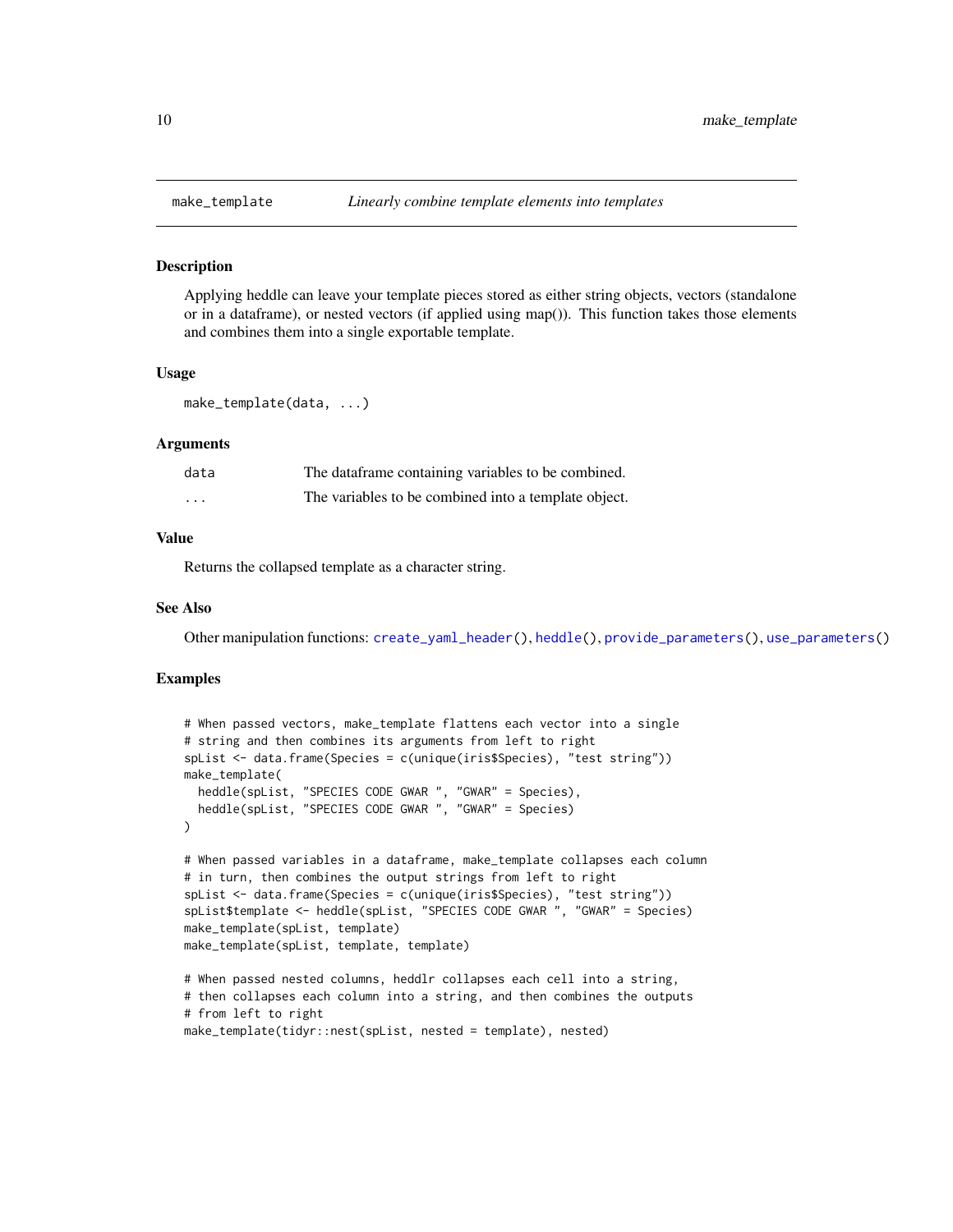<span id="page-10-1"></span><span id="page-10-0"></span>provide\_parameters *Easily provide parameters to R Markdown render calls*

#### Description

R Markdown documents allow you to pass almost any object – including large data frames and functions – to the document as parameters, letting you only define them once to use them in both your document generator and the generated document. This function makes it slightly easier to do so, by automatically creating a named list from provided objects rather than requiring a named list. This function is a stripped-down variant of [lst](#page-0-0).

#### Usage

```
provide_parameters(...)
```
# Arguments

... Objects to be included as parameters. Objects should be unquoted and exist in the current session environment.

#### See Also

Other manipulation functions: [create\\_yaml\\_header\(](#page-2-1)), [heddle\(](#page-6-1)), [make\\_template\(](#page-9-1)), [use\\_parameters\(](#page-11-1))

```
template <- make_template(
  "---\ntitle: Example\noutput: html_document\n---\n",
  "\nThe random number is `r random_number`.\n"
\lambdatemplate <- use_parameters(template, "random_number")
pattern_file <- tempfile("out", tempdir(), ".Rmd")
export_template(template, pattern_file)
random_number <- rnorm(1)
if (rmarkdown::pandoc_available()) {
 rmarkdown::render(pattern_file, params = provide_parameters(random_number))
}
```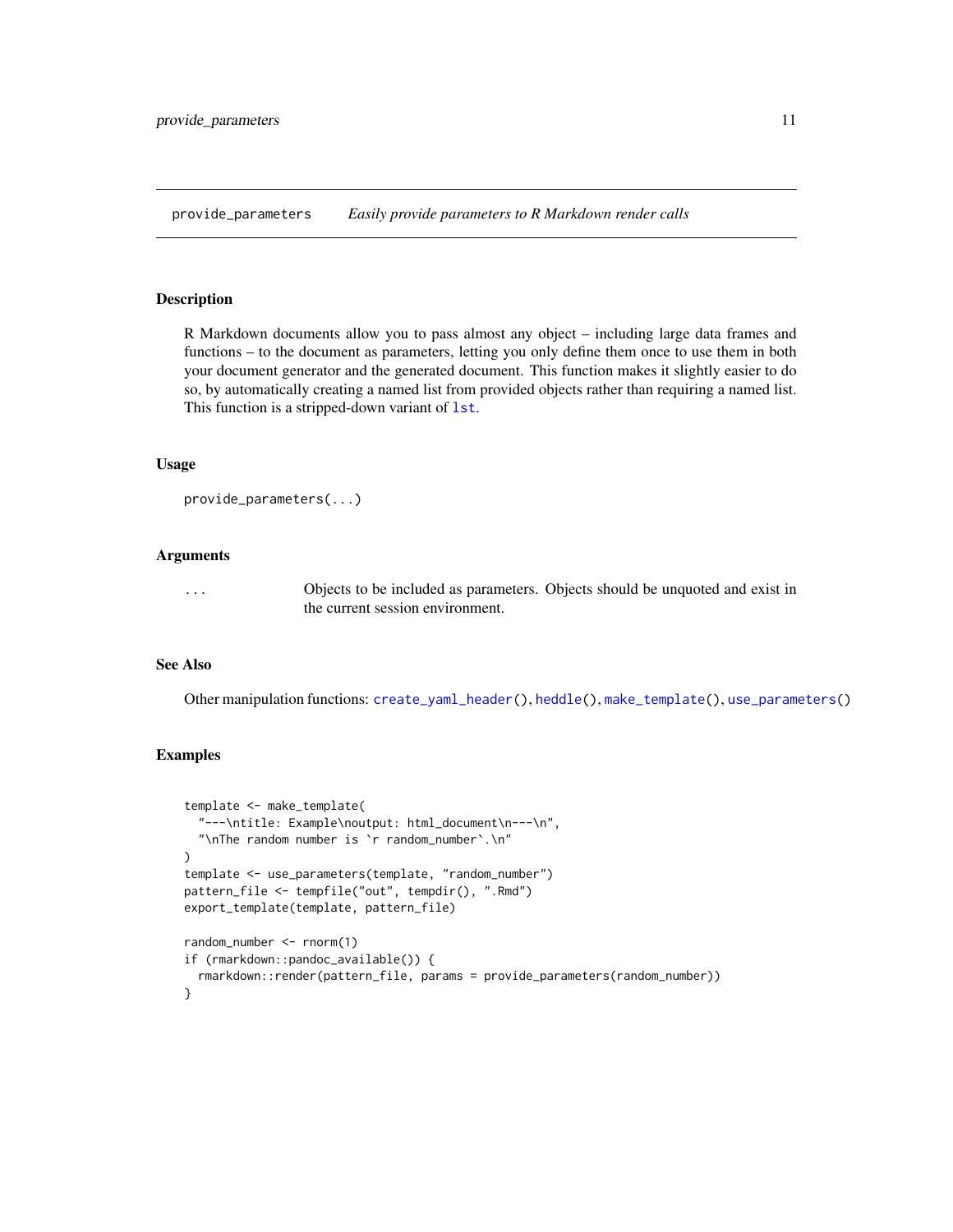R Markdown documents allow you to pass almost any object – including large data frames and functions – to the document as parameters, letting you only define them once to use them in both your document generator and the generated document. This function makes it slightly easier to do so, by adding your objects to the YAML header and then initializing them so you can use the same object names in your generated document as in your generator.

# Usage

```
use_parameters(template, ..., init.params = TRUE, is.file = FALSE)
```
#### Arguments

| template    | An atomic (length (template) == 1) character vector containing either the tem-<br>plate to manipulate OR the path to the file storing the template, which will be<br>imported via import_pattern.                                                         |
|-------------|-----------------------------------------------------------------------------------------------------------------------------------------------------------------------------------------------------------------------------------------------------------|
| $\cdots$    | Objects to be included as parameters. Objects should be unquoted and exist<br>in the current session environment. This function currently will always assign<br>parameters NA as a default value, and does not yet provide an option to override<br>that. |
| init.params | A boolean (TRUE/FALSE) value indicating if a chunk initializing the parameters<br>(that is, assigning them via object <-params\$object) should be included. De-<br>fault TRUE.                                                                            |
| is.file     | A boolean value indicating if the template argument is a vector containing the<br>template (FALSE, default) or the path to the template file (TRUE).                                                                                                      |

#### See Also

Other manipulation functions: [create\\_yaml\\_header\(](#page-2-1)), [heddle\(](#page-6-1)), [make\\_template\(](#page-9-1)), [provide\\_parameters\(](#page-10-1))

```
template <- make_template("---\ntitle: Cool Report\noutput: html_document\n---\n")
use_parameters(template, data)
```